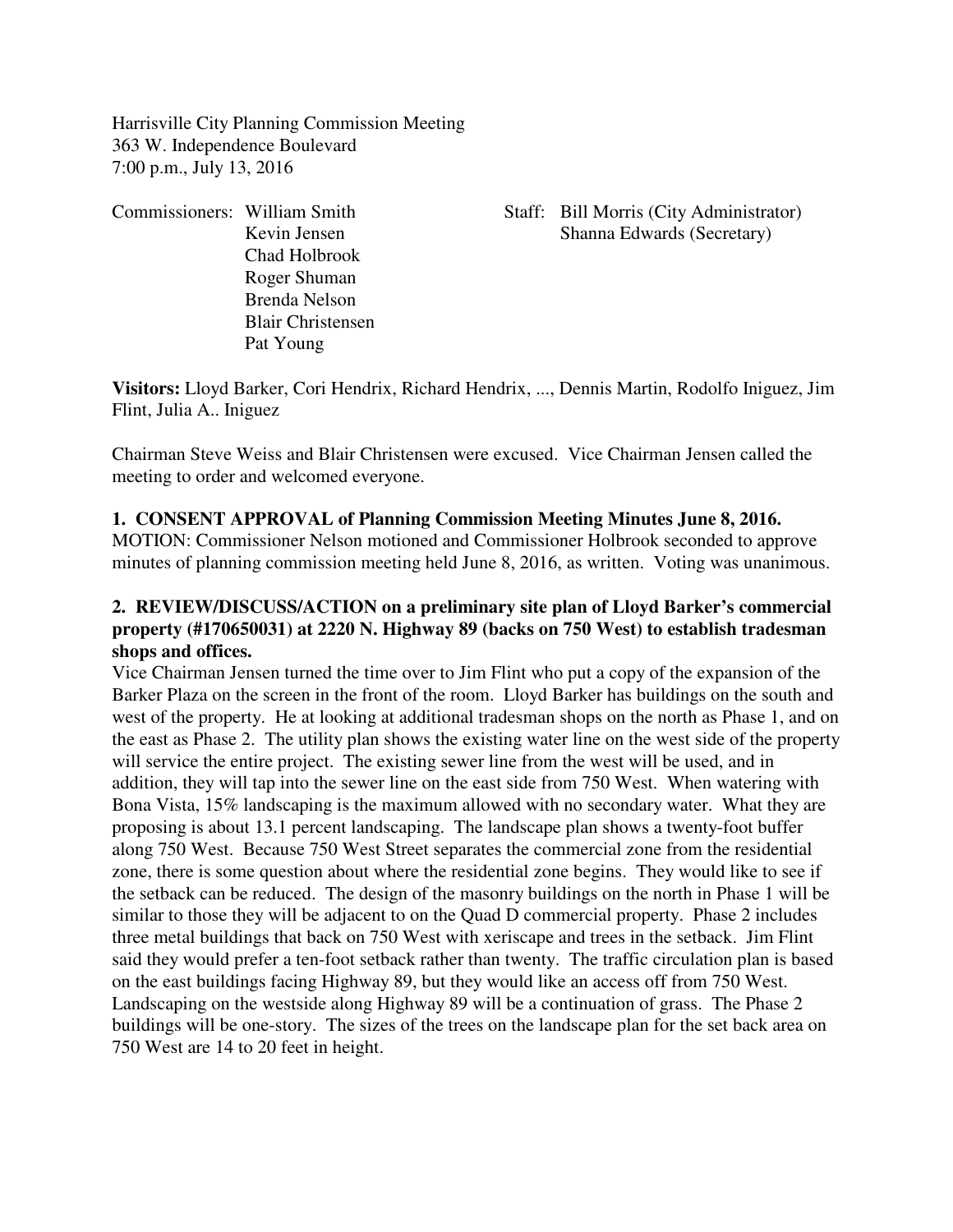Vice Chairman Jensen invited questions from commissioners. Commissioner Shuman asked if the developer is using Hardy Board siding not masonry. Lloyd Barker said Hardy Board is easier to paint should it get tagged. Lloyd Barker said he plans to continue the same level of landscape maintenance and appearance that exists with his current buildings. Xeriscape is planned as landscaping on the 750 West setback since he does not have secondary water, and has trouble keeping grass green. Jim Flint said it would open the circulation better in front of the buildings if they can go with a ten-foot setback rather than twenty. Vice Chairman Jensen mentioned that decreasing the setback would also decrease the percentage of landscaping [15% is Harrisville City's required minimum standard]. Bill Morris said with the road separating a residential zone from a commercial zone, it is more difficult to determine the setback. Which zone incorporates the road, and if the road is not zoned, it could go either way. Bill Morris said that when a developer makes changes to property where there is an existing nonconforming situation, the nonconforming issue should typically be brought into compliance. Outside storage exists with one of the current renters, Dirk's Plumbing. Although it is outside Phase 1 and 2, it is part of the over all whole property project. Dirk's Plumbing has done a good job of keeping their outside storage orderly. Lloyd Barker said that if Dirk's were to leave and a business other than plumbing came to occupy that space, the fence would probably come down and the outside storage would be gone. Bill Morris said commissioners may want to consider a perpetuation of existing use and defer outdoor storage so that should a plumbing business no longer occupy that space, the outside storage no longer is allowed.

Commissioner Shuman asked about tree sizes in the 750 West setback. Bill Morris said the city has a list of approved trees. He pulled up the Land Use Ordinance section 11.24.060.d which requires the size of trees to be shown on the landscape plan. Shanna Edwards provided a copy of "Trees for Weber County" developed by urban forestry. Commissioner Shuman said he would like to see more vegetation and not so many rocks in the setback area. He also suggested more substantial trees be put in that are a larger in caliber when planted so it will not take so many years for them to grow. He would like to visually see more trees and shrubs and less building showing. He said he is concerned for Hardy Board and what it may look like in the future when Lloyd Barker is no longer involved. He suggested something more durable that would stay looking nice for a longer period of time. He would like to see landscape other than what was shown in the example photo they presented. He suggested including more vegetation with rocks in between. Jim Flint said the road improvements will include a four-foot sidewalk with a stamped concrete park strip. Commissioner Shuman said if the setback is reduced to ten feet it would be so tight that the trees would be growing into the building. He said he may be willing to consider a fifteen-foot set back from the road rather than twenty. Commissioner Nelson favored leaving it Twenty. Pat Young suggested using evergreens that are more effective in screening throughout the seasons.

Bill Morris read from Section 11.20.030 of the Land Use Ordinance "Exposed fronts and street sides of buildings shall be constructed of earth-tone non-reflective materials and shall be of textured concrete, brick, stone, and /or natural wood/wood-like materials." Bill Morris would like the developer to address what happens if trees and landscaping die, how they plan to screen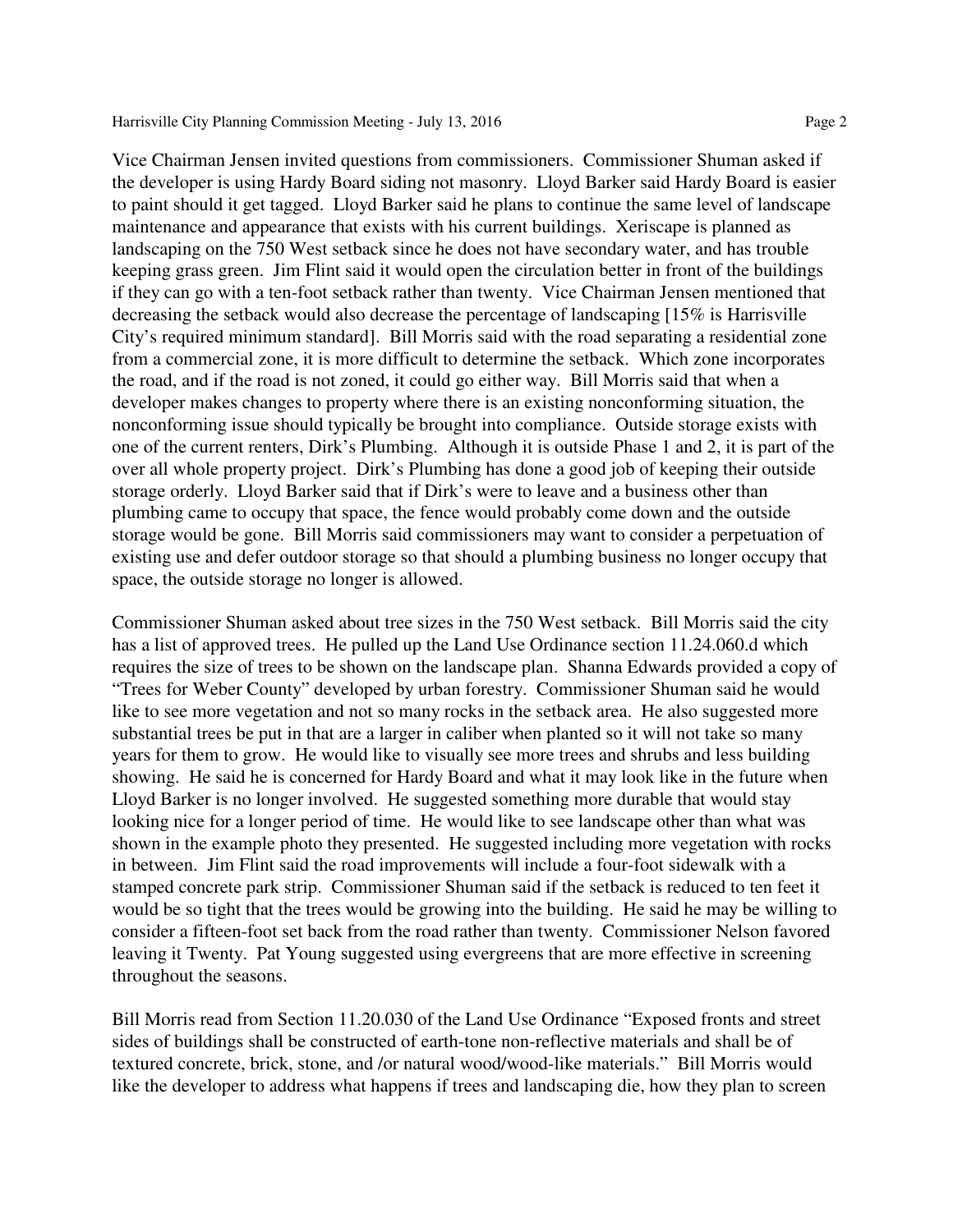Harrisville City Planning Commission Meeting - July 13, 2016 Page 3

the existing outdoor storage (vinyl slats on the existing chain link were suggested), and address the setback size.

Vice Chairman Jensen invited the public to come forward and respond to the proposed site plan.

#### Dennis Martin, 2232 N. 750 W.

He said that his yard is xeriscaped because he struggled to keep grass. He appreciates the discussion that has taken place. He mentioned concern for building height and what might reflect back that may create more heat for residents in the area.

#### Richard Hendrix, 2220 N. 750 W.

He inquired about the time frame for development of the two phases. Lloyd Barker said fall is the earliest he can begin Phase 1. He does not have the buildings leased out yet, and he stated that the time frame for development of Phase 2 will depend on how Phase 1 goes. Mr. Hendrix inquired about the area of the setback. He was told there will be a four-foot sidewalk and stamped concrete park strip, for a total of six feet. The setback would be measured from the sidewalk. Mr. Hendrix expressed concerned that a fifteen-foot setback does not leave much room for trees. He said the larger setback is better for the residents because it puts the buildings further away. He also favors including more trees. The plan shows two entrances on 750 West, the existing one and a new one to the north. Bill Morris stated that all commercial traffic should come from the highway to these buildings. He said typically commercial traffic is not allowed to access onto residential streets. He said 750 West may be classified as residential on the east side, and a "right in and right out" would be required for commercial access on the west side. Richard Hendrix stated if deliveries are made from 750 West, that could become an issue. He said residents do not notice the existing outside storage associated with Dirks Plumbing. They are used to it and it does not bother them. He commented that Quad D has some outside storage. He appreciates the commissioners trying to protect the existing residents. He expressed concern for what type of businesses would be allowed. Bill Morris referred to Section 11.12.020 of the Municipal Code which provides a list of allowable uses. The uses are indicated permitted "P," conditional "C," and not permitted "N." Mr. Hendrix reported that one of the Quad D shops has a large high pitched venting fan that squeals and creates an annoying background noise. Bill Morris said the city noise ordnance includes reasonableness of sound generated that transmits beyond the property line from where it originates. Bill Morris reminded Jim Flint that the city needs a letter from North View Fire.

After further discussion, commissioners agreed to hold to the 20-foot set back as shown on the plan. Commissioner Shuman noted that there is no landscaping around the edge of the pond. Assuming it is xeriscaped, he suggested they put some smaller trees around the pond area. Commissioners suggested vinyl slats in the existing outdoor storage fence to match earth tones of the buildings. Richard Hendrix commented that the neighbors do not have an issue with the existing outdoor storage as it is today. He said it is less apt to be tagged leaving the chain link without slats. He asked about where recyclable cardboard and garbage will be located. Adequacy of the proposed drainage pond was a concern, but Bill Morris said this is calculated by the city engineer. Reference was made to the engineer's letter. However, Bill Morris said the